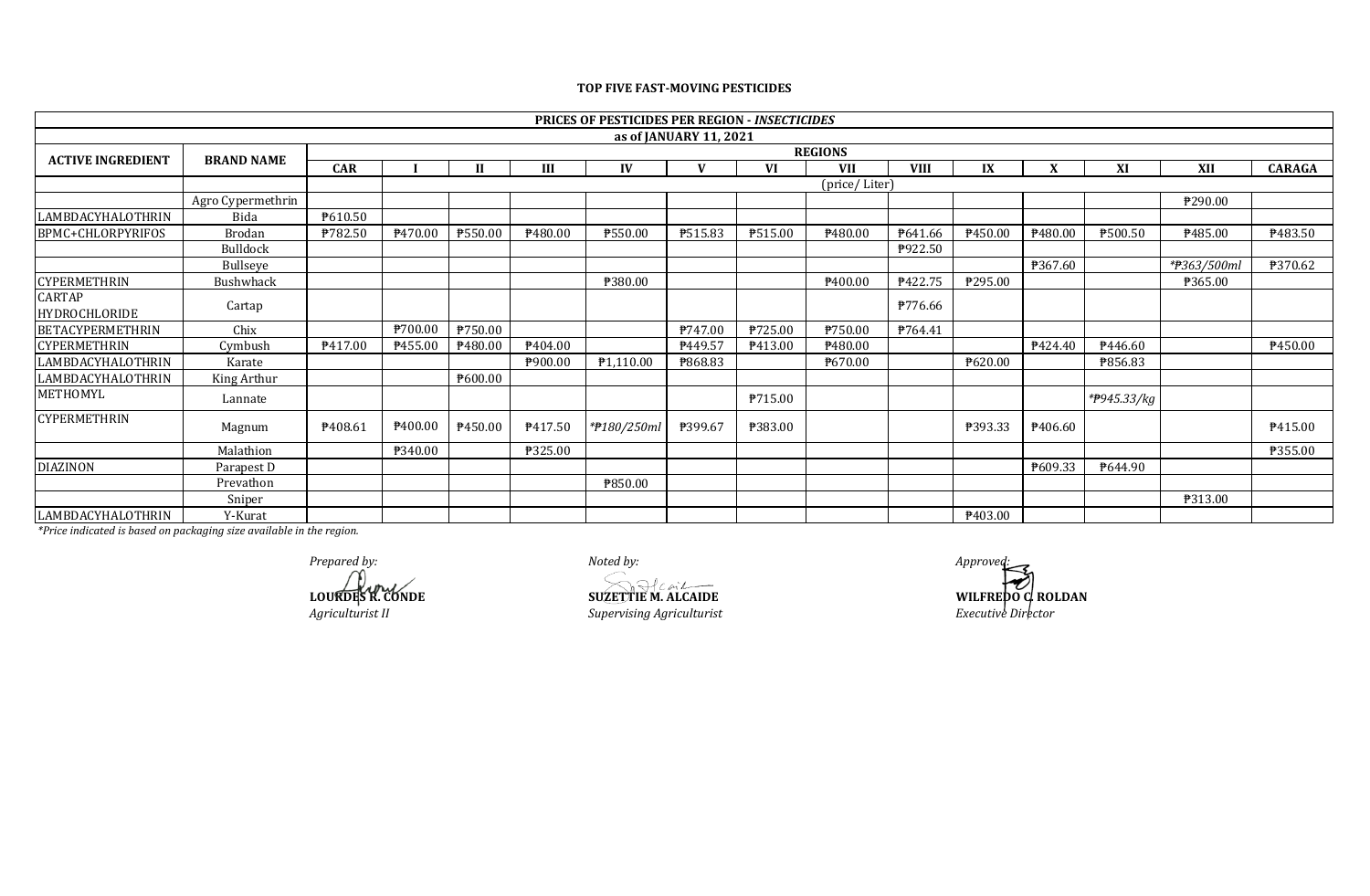|                              |                   |                |           |          |                       |                        | <b>PRICES OF PESTICIDES PER REGION - HERBICIDES</b> |                |               |             |              |         |                |             |                |
|------------------------------|-------------------|----------------|-----------|----------|-----------------------|------------------------|-----------------------------------------------------|----------------|---------------|-------------|--------------|---------|----------------|-------------|----------------|
|                              |                   |                |           |          |                       | as of JANUARY 11, 2021 |                                                     |                |               |             |              |         |                |             |                |
| <b>ACTIVE INGREDIENT</b>     | <b>BRAND NAME</b> | <b>REGIONS</b> |           |          |                       |                        |                                                     |                |               |             |              |         |                |             |                |
|                              |                   | <b>CAR</b>     |           |          | Ш                     | IV                     |                                                     | <b>VI</b>      | <b>VII</b>    | <b>VIII</b> | IX           | v       | XI             | XII         | <b>CARAGA</b>  |
|                              |                   |                |           |          |                       |                        |                                                     |                | (price/Liter) |             |              |         |                |             |                |
| $2,4$ -DIBE                  | 2-4D Ester        |                |           |          | P310.00               |                        | P344.71                                             | <b>P335.00</b> | ₱270.00       | ₱398.75     |              |         | <b>P326.50</b> |             | <b>P313.75</b> |
|                              | 24D               |                | ₱300.00   |          |                       |                        |                                                     |                |               |             | P256.66      |         |                |             |                |
| BUTACHLOR+PROPANIL           | Advance           |                |           |          |                       |                        |                                                     |                |               |             |              |         | P689.20        | ₹608.00     |                |
| BUTACHLOR+PROPANIL           | Advice            |                |           |          |                       |                        |                                                     |                | P715.00       |             |              |         |                |             |                |
|                              | Agro Bonds        |                |           |          |                       |                        |                                                     |                |               |             |              |         |                | P480.00     |                |
|                              | Clear-out         | P344.39        | ₱345.00   | ₱380.00  |                       |                        |                                                     |                |               |             |              |         | P455.00        | *P1,002/gal | ₱330.00        |
| <b>BUTACHLOR</b>             | Direk 800         |                |           |          |                       | ₱800.00                |                                                     |                |               |             |              |         |                |             |                |
| <b>GLYPHOSATE IPA</b>        | Ground Plus       |                |           |          |                       |                        |                                                     |                |               |             | *#908/gal    | ₱300.00 | ₱305.33        | *P975/gal   | P330.00        |
|                              | Glypotex          |                |           |          |                       |                        |                                                     | ₱370.00        |               |             |              |         |                |             |                |
| 2,4-D AMINE                  | Hedonal           |                |           |          |                       |                        | P406.17                                             |                |               |             |              |         |                |             |                |
|                              | Machete           | ₱566.25        | ₱500.00   |          | ₱550.00               | P650.00                | ₱663.00                                             |                | P741.00       | P622.50     |              |         |                |             |                |
| <b>GLYPHOSATE IPA</b>        | Mower             |                |           |          |                       | ₱400.00                |                                                     |                |               |             |              |         |                |             |                |
| <b>BISPYRIBAC SODIUM</b>     | Nominee           |                |           |          |                       |                        |                                                     | P1,132.00      |               | ₱1,002.50   |              |         |                |             |                |
| FLUAZIFOP-P-BUTYL            | Onecide           |                | P1.100.00 |          |                       |                        |                                                     |                |               |             |              |         |                |             |                |
|                              | Pmax              |                |           | ₱350.00  |                       |                        |                                                     |                |               |             |              |         |                |             |                |
| PYRIBENZOXIM                 | Pvanchor          |                |           |          | P <sub>1,330.00</sub> |                        |                                                     |                |               |             |              |         |                |             |                |
| PYRIBENZOXIM+CYHALOFOP BUTYL | Pyanchor Ultra    |                |           |          |                       |                        | ₱1,523.00                                           |                | ₱1,590.00     | P1,461.22   |              |         |                |             |                |
|                              | Roque             |                |           |          |                       | P600.00                |                                                     |                |               | P651.25     | ₱560.00      | ₱586.25 |                |             | P636.50        |
| <b>GLYPHOSATE IPA</b>        | Round up          | P410.50        | P416.66   |          | P450.00               |                        |                                                     |                |               |             |              | ₱403.00 | ₱435.67        | *#1,390/gal | P427.50        |
|                              | Save Time         |                |           | ₱350.00  |                       |                        |                                                     |                |               |             |              |         |                |             |                |
|                              | Sharp Shooter     |                |           |          | P460.00               |                        |                                                     |                |               |             | P385.00      |         |                |             |                |
| PRETILACHLOR                 | Sofit 300 EC      |                |           |          |                       |                        | P952.17                                             | P948.00        | P930.00       |             |              |         |                |             |                |
| <b>GLYPHOSATE IPA</b>        | Spitfire          | ₱338.50        |           | ₱350.00  |                       |                        |                                                     |                |               |             |              |         |                |             |                |
| <b>GLYPHOSATE IPA</b>        | Todo Max          |                |           |          |                       |                        |                                                     |                |               |             | * $P804/gal$ | P298.33 |                |             |                |
| <b>GLYPHOSATE IPA</b>        | Triple 8          |                |           | ₱350.000 |                       | ₱350.00                |                                                     |                |               |             |              | ₱341.60 |                |             |                |

*Prepared by: Noted by: Approved:*

 $Superving$  *Agriculturist* 

**LOURDES R. CONDE**<br> **LOURDES R. CONDE**<br> *SUZETTIE M. ALCAIDE* **SUZETTIE M. ALCAIDE WILFREDO C. ROLDAN**<br> *Supervising Agriculturist Executive Director*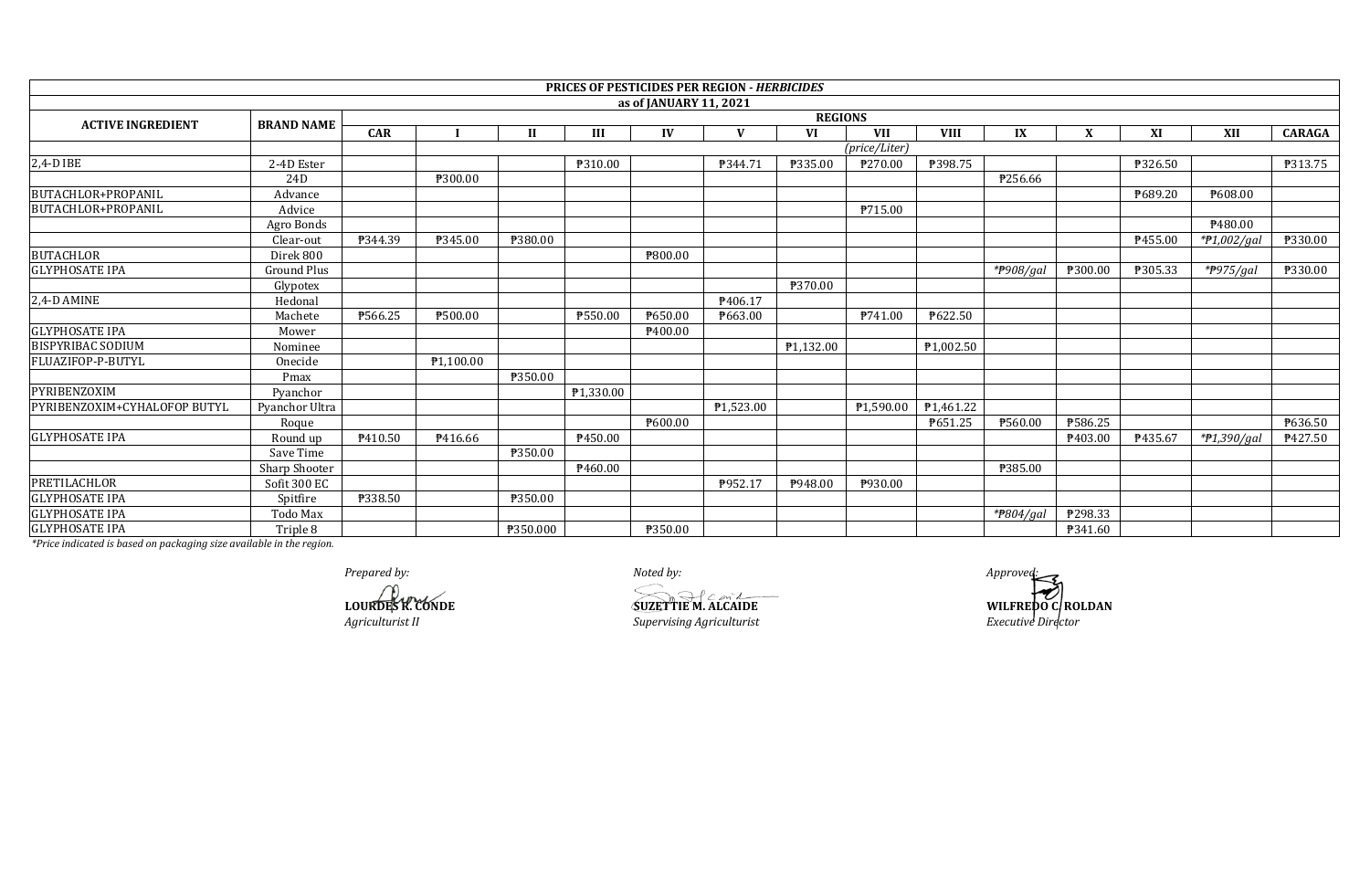|                          |                   |                |             |              |         |                | <b>PRICES OF PESTICIDE PER REGION - FUNGICIDES</b> |            |                            |                       |           |         |           |             |                |
|--------------------------|-------------------|----------------|-------------|--------------|---------|----------------|----------------------------------------------------|------------|----------------------------|-----------------------|-----------|---------|-----------|-------------|----------------|
|                          |                   |                |             |              |         |                | as of JANUARY 11, 2021                             |            |                            |                       |           |         |           |             |                |
| <b>ACTIVE INGREDIENT</b> |                   | <b>REGIONS</b> |             |              |         |                |                                                    |            |                            |                       |           |         |           |             |                |
|                          | <b>BRAND NAME</b> | CAR            |             | $\mathbf{H}$ | Ш       | IV             | $\mathbf{V}$                                       | VI         | <b>VII</b>                 | <b>VIII</b>           | IX        | X       | XI        | XII         | <b>CARAGA</b>  |
|                          |                   |                |             |              |         |                |                                                    |            | $(\text{price}/\text{kg})$ |                       |           |         |           |             |                |
|                          | Antracole         |                |             |              | P600.00 | ₹650.00        |                                                    | ₱640.00    | ₱620.00                    |                       |           |         |           | ₱630.00     | P661.50        |
| THIOPHANATE METHYL       | Armor             |                | *#295/250ml |              |         |                |                                                    |            |                            |                       |           |         |           |             |                |
| DIFENOCONAZOLE+PROPIO    | Armure            |                |             | *#780/250ml  |         |                | *P697.5/250 ml                                     |            |                            |                       |           |         |           |             |                |
| <b>BENOMYL</b>           | Benomax           |                |             | *#180/100g   |         |                |                                                    |            |                            |                       |           |         |           |             |                |
| MANCOZEB                 | Dithane           | P611.67        | ₱520.00     | ₱650.00      | P550.00 | ₱570.00        | ₱586.67                                            | *#253/250g | $\sqrt{2640.00}$           |                       | ₱500.00   | ₱556.00 | ₱554.83   | ₹560.00     | P543.50        |
| THIOPHANATE METHYL       | Fungitox          |                |             |              |         |                |                                                    |            |                            |                       |           | ₱552.50 | ₱770.00   |             | <b>P537.50</b> |
| <b>BENOMYL/MANCOZEB</b>  | Fungufree         |                |             |              |         | <b>P520.00</b> | ₱392.83                                            |            |                            |                       |           |         |           |             |                |
| <b>COPPER HYDROXIDE</b>  | Funguran          | P619.63        | P650.00     | ₱695.00      | ₹685.00 | P750.00        | ₱701.33                                            |            |                            | P675.00               | ₹800.00   | P662.50 |           |             |                |
| <b>COPPER HYDROXIDE</b>  | Funguran OH       |                |             |              | P660.00 |                |                                                    | ₱672.00    |                            |                       |           |         |           |             |                |
| <b>CARBOFURAN</b>        | Furadan           |                |             |              |         |                |                                                    |            |                            |                       |           |         |           |             | P495.00        |
| <b>COPPER HYDROXIDE</b>  | Kocide            |                |             | ₱1,060.00    |         |                |                                                    |            | P980.00                    | P970.00               | ₱985.00   | P926.66 |           |             | P1,030.00      |
|                          | Kumulus           |                |             |              |         |                |                                                    |            |                            |                       |           |         |           |             |                |
|                          | Manager           | ₱560.25        |             |              |         |                |                                                    | ₱500.00    | ₱510.00                    |                       |           |         |           |             |                |
| <b>MANCOZEB</b>          | Mancozeb          |                |             |              | ₹400.00 |                |                                                    |            |                            |                       | ₱384.00   |         |           |             |                |
| MANCOZEB                 | Manzate           |                |             |              |         |                | P469.25                                            |            | P <sub>470.00</sub>        |                       | P421.00   | P474.60 | ₹460.20   |             |                |
| <b>DIFENOCONAZOLE</b>    | Montana           |                | *#950/500ml |              |         |                |                                                    |            |                            |                       |           |         |           |             |                |
| TEBUCONAZOLE+TRIFLOXY    | Nativo            |                |             |              |         |                |                                                    |            |                            | 700.00                |           |         |           |             |                |
| <b>CUPROUS OXIDE</b>     | Nordox            |                |             |              |         | <b>P730.00</b> |                                                    |            |                            | P <sub>1.650.00</sub> |           |         |           |             |                |
| MANCOZEB                 | Redeem            |                |             |              |         |                |                                                    |            |                            | P395.50               |           |         |           |             |                |
| <b>DIFENOCONAZOLE</b>    | Score             |                | *#770/250ml |              |         |                |                                                    |            |                            |                       |           |         |           | *#660/250ml |                |
| THIOPHANATE METHYL       | Topsin            |                |             |              |         |                |                                                    | ₱300.00    |                            |                       | ₱1,200.00 |         | P1,233.83 |             |                |
| MANCOZEB                 | Torogi Blue       | <b>P584.00</b> |             |              |         |                |                                                    |            |                            |                       |           |         |           |             |                |
| MANCOZEB                 | Wallop            |                |             |              |         |                |                                                    |            |                            |                       |           |         |           | ₱375.00     |                |

*Prepared by: Noted by: Approved:*

*Agriculturist II Supervising Agriculturist* 

**LOURDES R. CONDE SUZETTIE M. ALCAIDE** 

**WILFREDO C** ROLDAN<br>Executive Director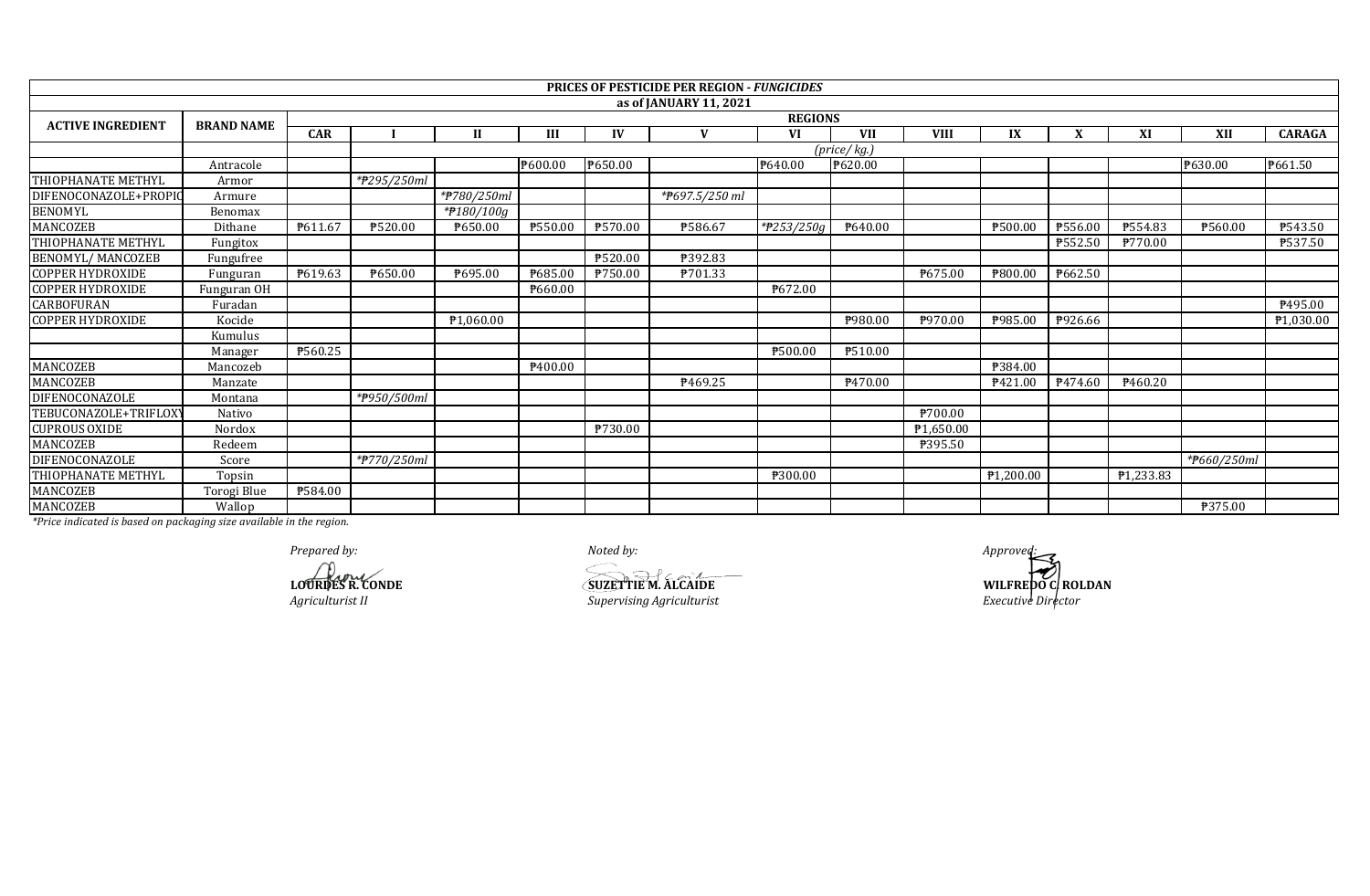|                                                                        |                   |                |                |           |           |             | PRICES OF PESTICIDE PER REGION - MOLLUSCICIDES |                |                      |               |              |         |                         |                     |                |
|------------------------------------------------------------------------|-------------------|----------------|----------------|-----------|-----------|-------------|------------------------------------------------|----------------|----------------------|---------------|--------------|---------|-------------------------|---------------------|----------------|
|                                                                        |                   |                |                |           |           |             | as of JANUARY 11, 2021                         |                |                      |               |              |         |                         |                     |                |
| <b>ACTIVE INGREDIENTS</b>                                              | <b>BRAND NAME</b> | <b>REGIONS</b> |                |           |           |             |                                                |                |                      |               |              |         |                         |                     |                |
|                                                                        |                   | CAR            |                | H         | Ш         | IV          | V                                              | VI             | VII                  | <b>VIII</b>   | IX           | X       | XI                      | XII                 | <b>CARAGA</b>  |
| NICLOSAMIDE & NICLOSAMIDE<br><b>ETHANOLAMINE SALT</b>                  | Bayluscide        |                | *#85/sachet    | *#1,080/L | *#1,099/L | *#1,130/L   | $*P1,111/L$                                    |                | (price/kg.)          |               | *P1,042.00/L |         | *#1066.6/L  *#1,099.2/L | *#545.00/L          | $*P1,155.16/L$ |
| <b>METALDEHYDE</b>                                                     | Bayonet           | P279.09        |                |           | ₱300.00   | ₱300.00     | P288.43                                        | ₱268.00        | P300.00              | ₱299.58       | P257.50      | P294.33 |                         | ₱280.00             | ₱330.00        |
|                                                                        | Cimarron          |                |                |           |           |             |                                                |                |                      | P835.55       |              | P765.00 |                         |                     |                |
| NICLOSAMIDE & NICLOSAMIDE<br><b>ETHANOLAMINE SALT</b>                  | Hit               |                | *P95/35g       | ₱885.00   | P810.00   |             | *#890.8/350g                                   | *#780/box      |                      | P847.50       |              |         |                         |                     |                |
| NICLOSAMIDE ETHANOLAMINE<br>SALT                                       | Laser             | *#35/80g       |                | P850.00   |           |             |                                                |                |                      |               |              |         |                         |                     |                |
| NICLOSAMIDE ETHANOLAMINE<br><b>SALT</b>                                | Maskada           |                |                |           |           |             |                                                |                |                      |               |              |         |                         |                     | P955.00        |
|                                                                        | Maso              |                |                |           |           |             |                                                | *P860/box      |                      |               |              |         |                         |                     |                |
| METALDEHYDE, NICLOSAMIDE, &<br>NICLOSAMIDE ETHANOLAMINE<br><b>SALT</b> | Moluxide          |                |                |           |           |             |                                                |                |                      |               |              |         | P775.00                 |                     |                |
| NICLOSAMIDE ETHANOLAMINE<br><b>SALT</b>                                | Niclomax          |                |                |           | ₱785.00   | *P850/L     | *P841.86/350g                                  |                |                      | P933.50       |              |         |                         |                     |                |
|                                                                        | Niclos M          |                |                |           |           |             |                                                |                | * $f105/35g$         |               |              |         |                         |                     |                |
|                                                                        | Padan             |                |                |           |           |             |                                                |                |                      |               |              |         | *P934.63/L              |                     |                |
| NICLOSAMIDE & NICLOSAMIDE<br><b>ETHANOLAMINE SALT</b>                  | Parakuhol         |                |                |           |           |             |                                                |                |                      |               | *#725/350g   | *#943/L | *#771.8/L               | $\frac{1}{4}70/35g$ | ₱705.00        |
| NICLOSAMIDE ETHANOLAMINE<br><b>SALT</b>                                | Shatter           |                |                |           |           |             |                                                |                | *#110/35g            | P950.83       |              |         |                         |                     | P1,160.50      |
|                                                                        | Snailmate         |                |                |           |           | * $P90/35g$ |                                                |                |                      |               |              |         |                         |                     |                |
| METALDEHYDE, NICLOSAMIDE, &<br>NICLOSAMIDE ETHANOLAMINE<br><b>SALT</b> | Snailkill         | ₱240.72        | P245.00        |           |           |             |                                                |                |                      |               | P249.33      |         |                         |                     |                |
| NICLOSAMIDE ETHANOLAMINE<br><b>SALT</b>                                | Surekill          |                | $*$ P102.5/35g | *#980/box |           |             | P <sub>1</sub> ,044.33                         | *#880/box      | $*$ <b>P</b> 120/35g | *#1069.16/box |              |         | P941.17                 | *P950/350g          | P1,052.64      |
| NICLOSAMIDE ETHANOLAMINE<br><b>SALT</b>                                | Tagluscide        | *#90/35g       |                | P800.00   |           |             |                                                |                |                      |               | *#872.5/350g |         |                         |                     |                |
| <b>METALDEHYDE</b>                                                     | Thump             |                |                |           | ₱270.00   |             |                                                | <b>P225.00</b> | ₱220.00              |               |              | ₱280.00 |                         | ₱285.00             |                |

Prepared by: LOURDES R. CONDE Agriculturist II

Noted by: SUZETTIEM. ALCAIDE Supervising Agriculturist

Approved: WILFREDO C ROLDAN